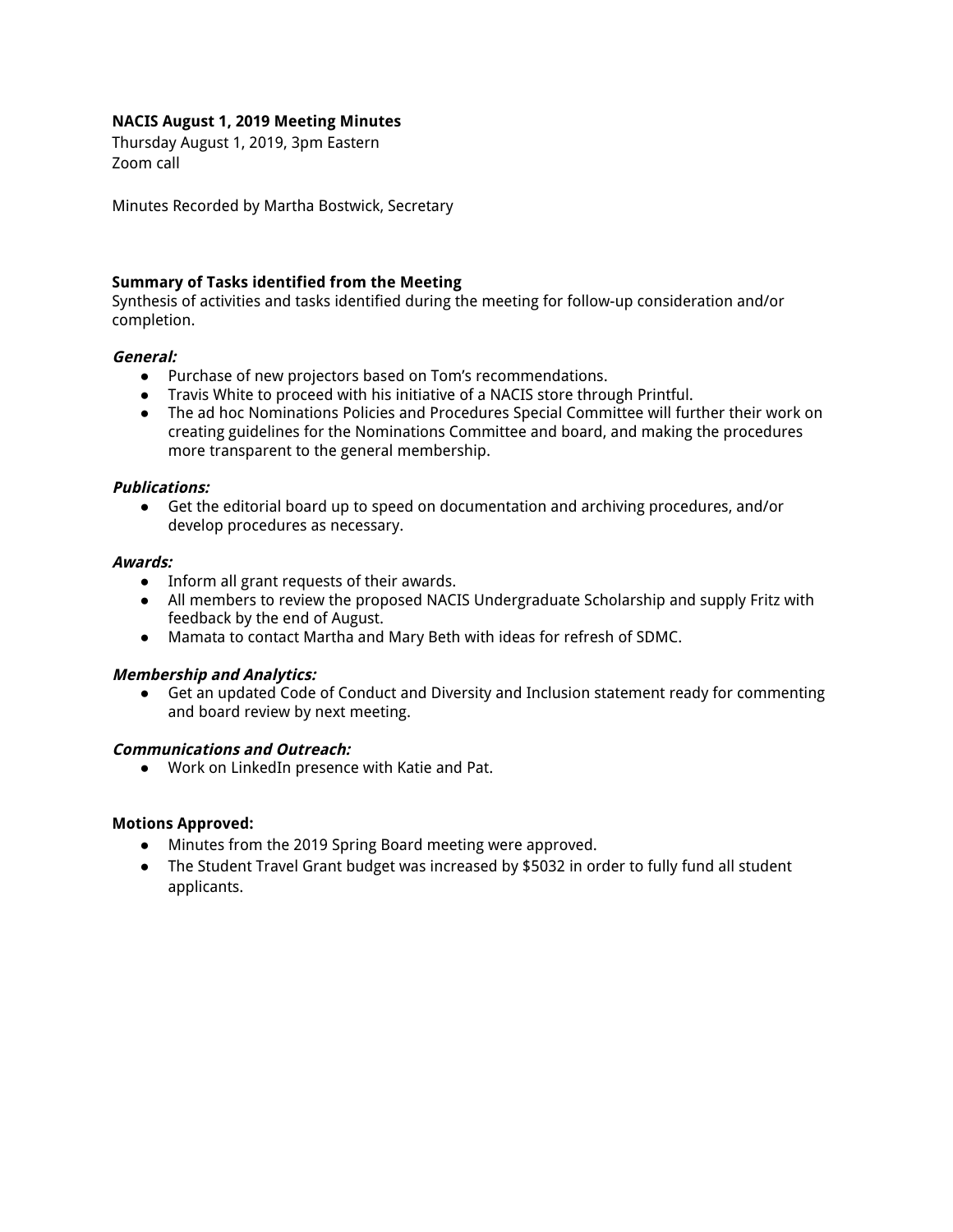### **Board Composition:**

#### **Executive Office (non-voting)**

Tom Patterson | Executive Director (term expires 1/2023) Susan Peschel | Business Manager (un-termed) Nick Martinelli | Director of Operations (term expires 1/2024)

### **Executive Board (voting)**

Fritz Kessler | Past President (term expires 10/2019) Ginny Mason | President (term expires 10/2019) Leo Dillon | Vice President & Program Chair Tacoma (term expires 10/2019) Mamata Akella | VP-Elect (term expires 10/2019) Mary Beth Cunha | Treasurer (term expires 10/2020) Martha Bostwick | Secretary (term expires 10/2019)

### **Board of Directors (voting)**

Brooke Harding (term expires 10/2019) - regrets Hans van der Maarel (term expires 10/2019) Amy Lee Walton (term expires 10/2019) John Nelson (term expires 10/2020) Lauren Tierney (term expires 10/2020) Rosemary Wardley (term expires 10/2020)

Meghan Kelly | Student Board Member (term expires 10/2019)

### **Ex-officio Members (non-voting)**

Amy Griffin | Editor of Cartographic Perspectives (term expires 12/2019) -regrets

Quorum is ⅔ of voting members in attendance (9 people required, 12 in attendance, we meet quorum).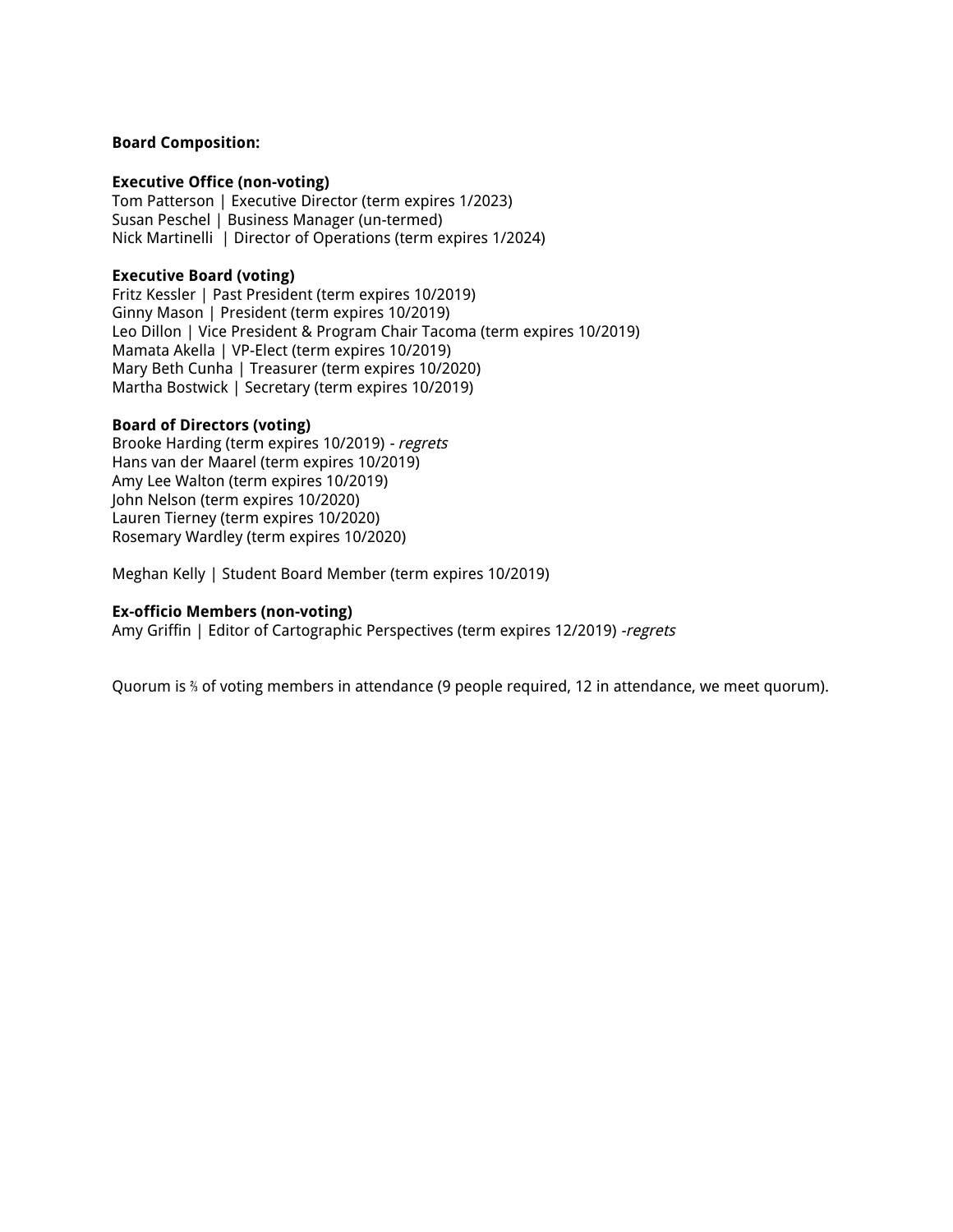## **Welcome** | Ginny

-Focus on today's meeting is to address tasks from Spring Board Meeting, and also to focus on Tacoma planning. We will also go over some new guidelines we've been addressing regarding the Nominations committee.

-One task from the SBM was to get Zoom up and running for our meetings. Thanks for getting this taken care of Martha.

## **Minutes** | Martha

○ Spring Board [Meeting](https://docs.google.com/document/d/1rtGFbZz-oJz3xO1OOKXxLaZp-95uQ4CDE3hHo1vpiuo/edit) minutes

-Martha has made any changes requested.

-Leo moved to accept the Spring ard Meeting minutes, and Rosemary seconded the motion. No discussion ensued, and All voted aye. No nay votes. The Motion was passed.

# **Executive Director's report** | Tom

Video Streaming

-13 emails were sent to organizations and people request sponsorship. Two parties have committed to the \$1500 Continental Level of sponsorship. We also have a \$50 Regional sponsor. Two more parties have indicated interest, and will be followed up with.

-Nick is updating the sponsorship agreement on our website.

-Based on how much funding we've received so far, he can't see this as a long term solution and is pursuing other ideas for funding.

## Projector

-Decided to stick with Epson brand, and after looking at a large number chose the Powerlight 2247U. -Notes on it: \$1450, brighter than our previous at 4200 lumens, resolution is WUXGA 1900x1200 pixels. Much better for showing our maps. Weight is important - 7lbs. Recommended projector has wireless if needed. He also recommends the carrying case, and a spare lamp.

-To buy two is \$3054, and he will send info to Susan for purchasing.

-Would recommend buying 1 to start and sending it to Madison to test, then buying the second if we are pleased.

Caribbean, Latin American, Mexico, and Quebec Outreach

-Tom has reached out to 20 Mapping Organizations and Universities in these regions with invites.

-He thanks Lauren Tierney and Martin Gamache for their translation services.

-No abstracts were admitted so far.

-He plans to continue this initiative for future conferences.

Proposed joint NACIS/CaGIS Map Design Competition

-CaGIS leadership is open to working together. Will talk to Dan Cole in Tacoma. Martha is working with Dan to get their winners on display this year in Tacoma as a special exhibit of the Map Gallery.

# NACIS t-shirt store [proposal](https://drive.google.com/file/d/0B_s35RNGf9WDM0VuclVySFA5Z25hT1duSV9rel92S1k5empV/view?usp=sharing)

-Travis' proposal does not require any monetary investment from NACIS as it's run through Printful. -Travis has agreed to take the lead on this, and would like to start working immediately, with a potential announcement at the Tacoma meeting.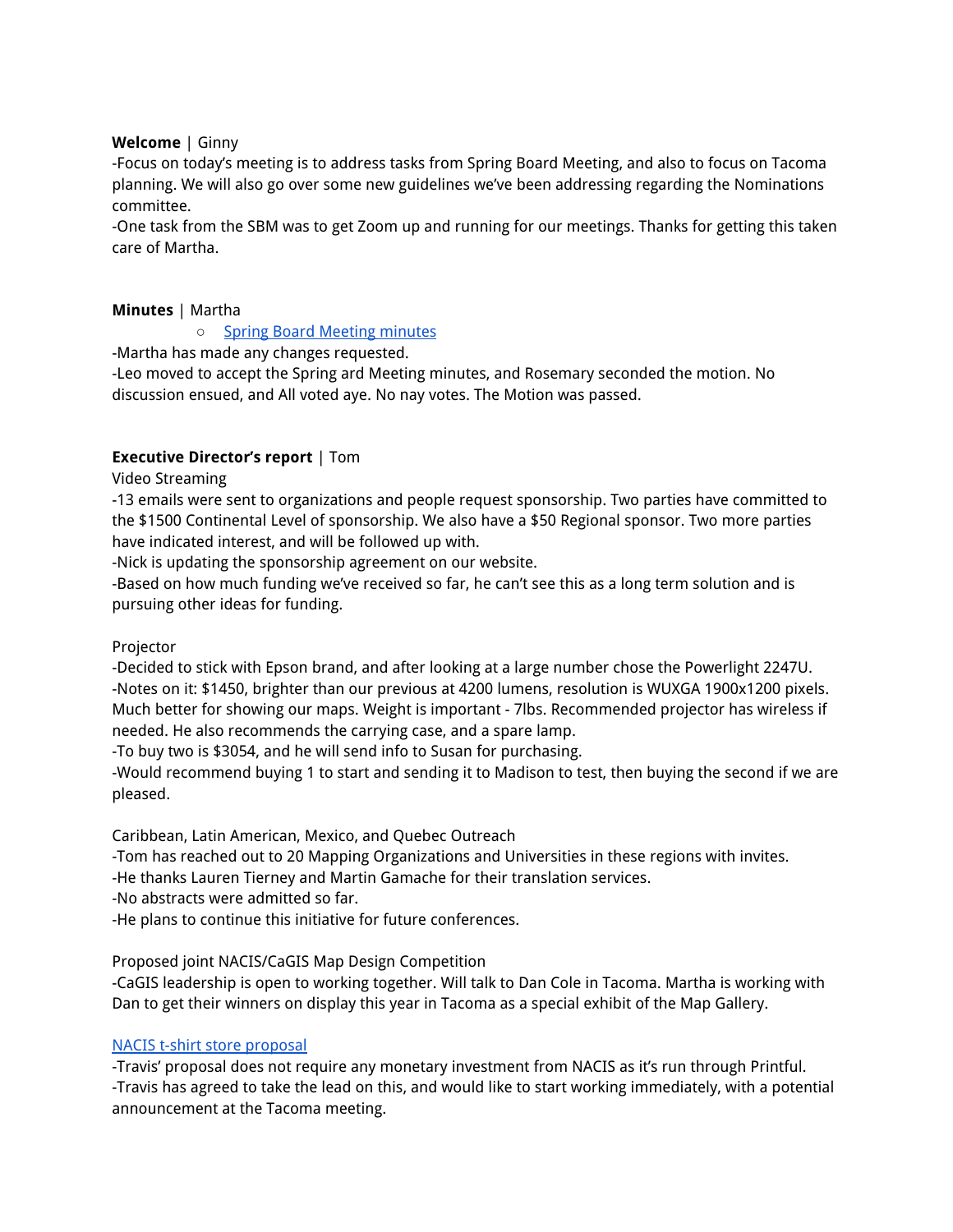-Susan: Is there any outlay of money?

-Tom: No. Travis does recommend copyrighting our designs so no one else rips off our work.

-Ginny: Is general consensus that we proceed with this?

(Seem to be yes. - general affirmations from board)

- Please reach out to Travis if you want to help in any way.

# **Nominations Committee Policies and Practice**s [\(DRAFT\)](https://docs.google.com/document/d/1F8FHoV_JkVAikn_QNY1wkCpfbt6ZrAyRau2_IzUNe1U/edit?usp=sharing) | Tom

-Big thanks to Rosemary for pointing out the need to update our procedures. Would not have happened without her suggestions and input.

-We've all had the chance to read the document, so he wants to open the floor for discussion. For follow up, he will form an ad hoc committee to finalize the guidelines (named: Nominations Policies and Procedures Special Committee). (Tom then provided a recap of the document)

-The committee proposes the new voting procedures go into effect starting next year.

-Martha: Were your recommendations for Student Board Member that the Board votes on multiple, or the general membership votes on multiple in the Election? We talked previously about how students feel if they lose the membership vote - less welcome to the organization?

-Ginny: She thinks it should be the Nominations Committee that identifies a student to run, but there could be the case that a student nominates themselves - in which case it would go to the membership election.

-Rosemary: She is concerned with timing to have everything be done by Spring Board Meeting. Also, thinks it's very important to make sure the process is very open and transparent to the membership. She finds it's a big thing now that people don't understand how they get nominated and what the deadlines/process is for nominations.

-Tom agrees we need to make sure it's transparent.

-Ginny: There are some things in the document that would suggest bylaw changes and those items would definitely need to be approved by the general membership. The general nominations guidelines document would just be for board guidance, and as such it wouldn't need membership approval. -If anyone else has further concerns or questions, please raise them with Ginny or Tom and they will be sure to address them with the committee.

-Rosemary has volunteered to be on the ad hoc Nominations Policies and Procedures Committee.

# **Slate of candidates for 2019-2020** | Fritz

VP Elect: Pat Kennelly

Secretary: Hans van der Maarel

Directors-at-Large: Stephanie Dietrich, Arizona State University; Kate LeRoue, Amazon; Molly O'Halloran, Independent Cartographer; Nathan Piekielek, Penn State Map Libraries; Tim Wallace, Descartes Labs Student Board Member: Bill Limpisathian

# -Rosemary: Vanessa Knoppke-Wetzel

had expressed interest, and had reached out to be nominated. This year if we had more than 6 people interested, do we winnow it down for the general election? How did it work?

-Fritz: There were originally double the number of people interested. He had asked some of the slate to hold off for the year. He had not heard from Vanessa specifically, so can't comment on her. But the people he had on his list have all been talked with about waiting for next year.

-Lauren: Might be good to circle back with Vanessa Wetzell, as she's now working with the AoD process. -Rosemary: It would be good to mention to people how else they can be involved? What other initiatives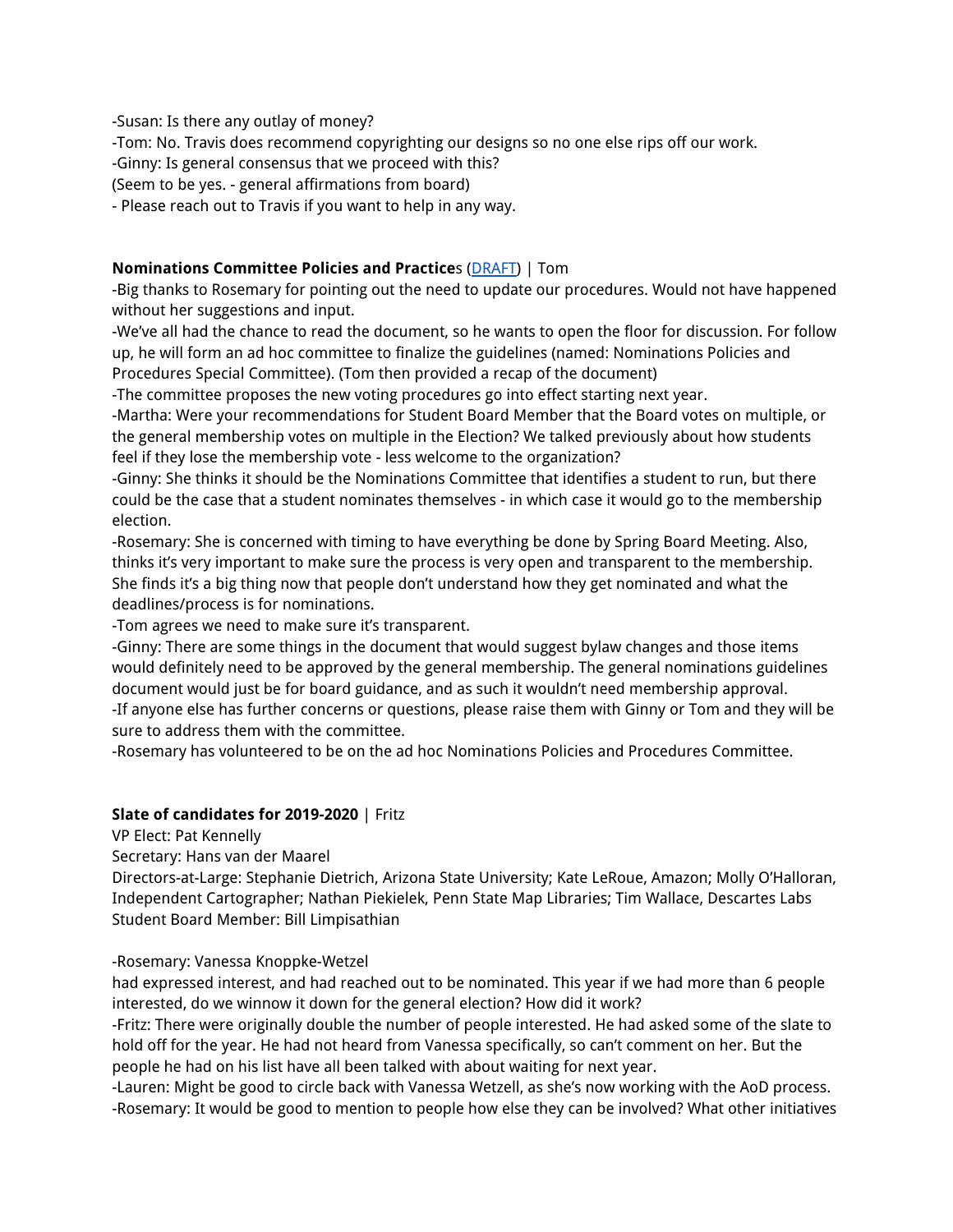need a lot of help on them.

-Rosemary: How do current board members get approached about re-running on the board for another term?

-Fritz: No one had approached them regarding that.

## **NACIS website status** | Nick

Launch date

-Server already moved - it did have some impact to us unfortunately. Some problems with membership renewals. A lot of gremlins we're trying to correct.

-We are on the new server and secure

-Membership process updating today

-Issues with our current process

Video streaming Site -Development is proceeding on our staging site.

Online Registration Launch

-Nick gave a demonstration of the registration site so far.

-It should be testable beginning tomorrow, and will have a link for those that want to test. Let him know if you want the link.

Election Dates

-Ballot will go out shortly.

-Election shall be by secret ballot sent to each member at least thirty days prior to the Annual Business Meeting.

Email

-We're having some terrible spam issues right now. Apparently inMotion is notoriously bad for this. -Waiting to hear from Google about getting approval for a not-for-profit status for free. If not, then we will navigate to somewhere else.

-Once we move our email, we will be completely off of the inMotion services.

## **Tacoma 2019 update** | Leo, Nick, and Mamata

Tuesday Night Meet-up

-7 Seas Brewery and Taproom. It's a brew pub, but will take any ages. Nice big warehouse-type place. Downside is they don't serve wine.

Banquet Speaker -Allan Mustard, former US Ambassador to Turkmenistan

New Attendee Ambassador

-Hans has some ideas and they will work together on this.

-Mamata: Jim Thatcher has volunteered to organize the lunch bunch. It would be good to have the New Attendee Ambassador work with Jim on organizing this.

-They are also updating the What to Expect document.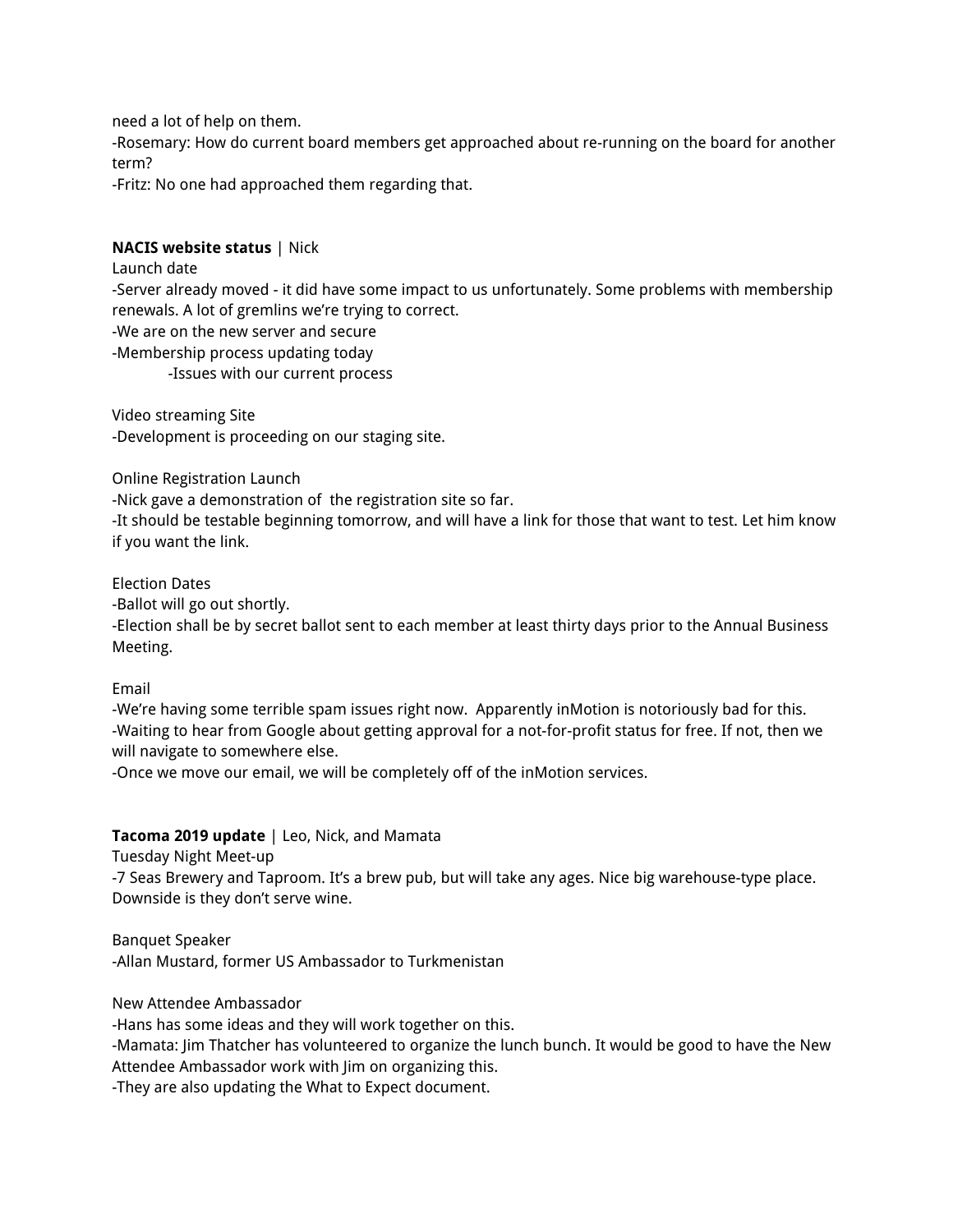## Print Program

-Lauren is working on this, and she has a lot done already

- -Graphics have come from Rosemary and Daniel Coe
- -Mamata: What is the deadline for getting talks finalized?

-Lauren: everything needs to happen this month, so we can proof and print in September.

-Discussion on print program details, file types, printing, etc.

-City Site Guide map is by Riley Champine with input of Jim Thatcher.

## T-shirts

-Rosemary has t-shirts, stickers, buttons, and she's been looking into patches. She has cost estimates for all items. Does she need board approval for the costs?

-Susan: There is a budget for Outreach for the swag, she can talk offline about that. As long as the t-shirt sales cover their own costs that's okay.

## **Awards Committee** | Martha

Budget Increase Request

-The Award committee would like to petition the board to increase the student travel grant budget. At the Spring Board Meeting, we agreed to increase the grant amount for students to \$500. Thank you. We ended up with a budget item of \$7468 for Student Grants which also included any donations we've received. Our budget for General Member Grants is \$3000.

-We received 6 general member grant requests for a total of \$1800, leaving \$1200 in the budget. -We had a huge response from students this year, with 25 requests for a total of \$12,500.

-If we take the excess funds from our General Member budget we are still \$5032 dollars short to fully fund the students.

-As a committee we would like to propose fully funding all students, and to do so petition the board for another \$5032 in our budget.

-Ginny asked that it be formed as an official motion.

-Martha made a motion to have the student travel budget increased by \$5032 in order to fully fund all student applicants. John seconded the motion. No discussion needed. All voted in favour of the motion. Motion passed.

-Martha will proceed with informing all applicants of their award.

[Proposal](https://docs.google.com/document/d/1X8zHTGQgfAOJIDZNkEFnAtauPB9H7v-eKWUUNOI3Blo/edit?usp=sharing) for the creation of a NACIS undergraduate scholarship |Fritz

-Please review document and provide feedback. This is a revised draft of his scholarship idea.

-Ginny: Comments by the end of August? Would that work?

-yes

Corlis Benefideo Award reinvigoration efforts | Rosemary, John -Not much to update. Aiming for 2020 meeting for next award. -Need to work on getting people to know what it is, and work on rebranding.

SDMC, ideas for conference visibility and impact | Mamata

-She'll talk with Martha offline about any SDMC entries we get this year.

-Planning to modify the ways the maps are presented at the banquet.

-Martha: We also talked about various ways to alter the judging so that there was member participation.

Looked into a few ways and types of online voting systems - they seem to be expensive for our needs? Also concerned that it is getting too late for implementing this year.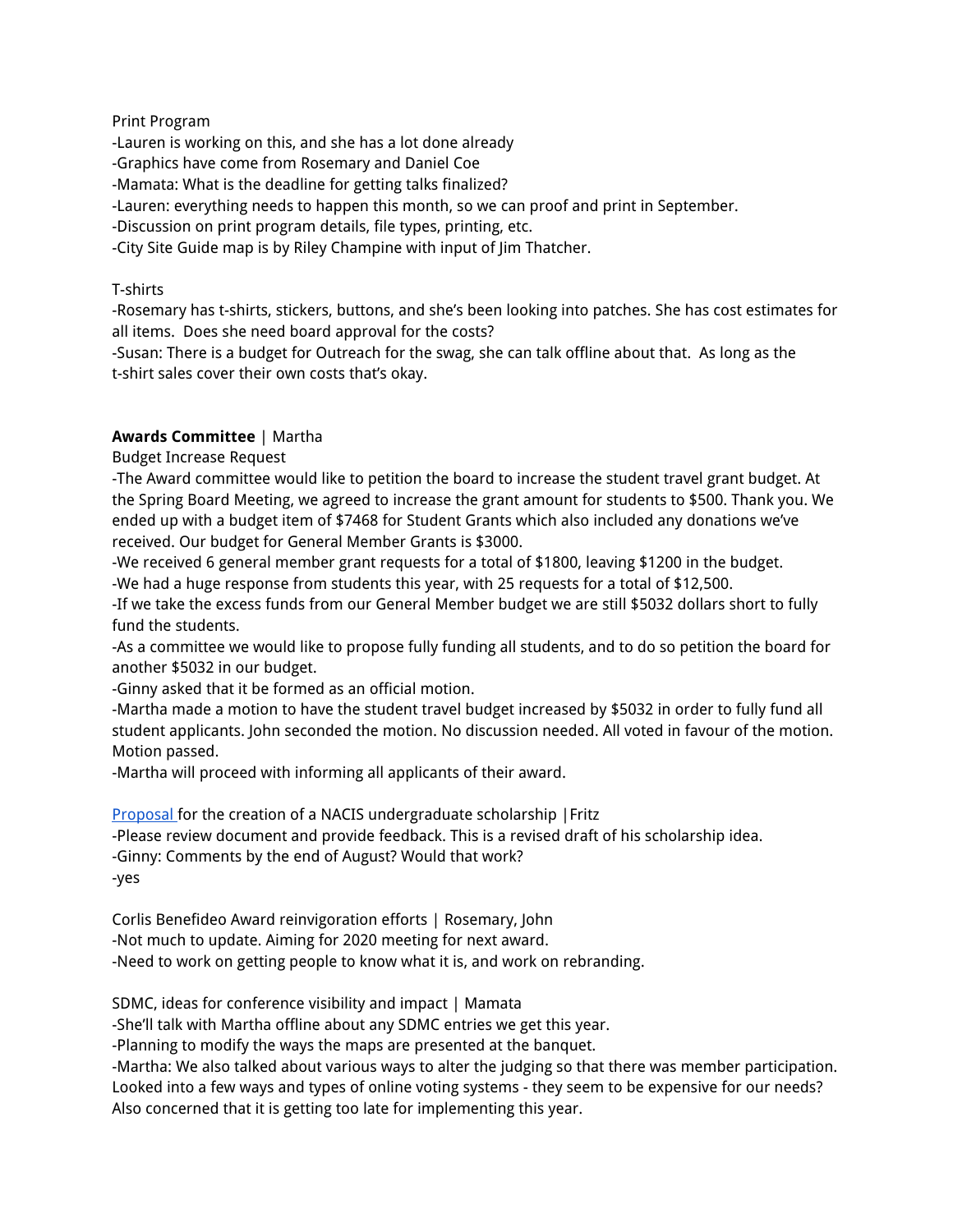-Martha will get in touch with Jonah Adkins to make sure he is still available for organizing the judging this year.

-Mary Beth has some ideas regarding viewing the videos, and how they set up with the ICC.

-Mamata: one thing we discussed was having the students prepared to display with their own machines.

-Mamata: will include Mary Beth on her email when she moves forward with discussion.

## **Publications Committee** | Lauren

New Atlas of Design 5 Editorial Board -Caroline Rose - Advisory role -Editors: Brooke Marston, Vanessa Knopke-Wetzell, Nat Case

Status of file and documentation archive -not worked out yet

Any initial plans regarding the 2020 anniversary and AoD? -they are aware of this, and it will be announced at the conference.

## **Membership / Analytics Committee** | Rosemary

-The Diversity and Inclusion subcommittee has met and been brainstorming on short- and long-term goals. There will be some website updates needed regarding the difference between the Code of Conduct and our Diversity Statement.

-One possibility they have is for board members to attend Diversity & Inclusion training. There may be remote possibilities for this. They think this would be a good thing. Will look into how other groups have implemented this training.

-For this year, some simple things to do to start the discussion - maybe some pronoun stickers for name badges, and to denote a safe space for people to meet and discuss.

-In the future across the board we need more documentation to increase transparency.

-Ginny: is there a working doc on the statement?

-Rosemary: No, not ready for comment yet. Aim to have it ready by next meeting.

## **Communications and Outreach** | Rosemary

-Status of LinkedIn account - we have a couple, and Katie Kowalsky is an Admin, and Tanya is an owner. Pat Kennelly is also on there as an Admin.

-Katie would be open to cross-posting to it with Twitter, but it has been difficult

-They are in the process of figuring it out.

# **Treasurer's Report** | Mary Beth

-Ginny will ask Mary Beth to email us with any issues or items regarding the Treasurer's Report.

## **Cartographic Perspectives** | Amy Griffin (regrets, Ginny giving her report)

-Since the SBM, we published the Maps & Emotion special issue, which included 6 peer reviewed papers.